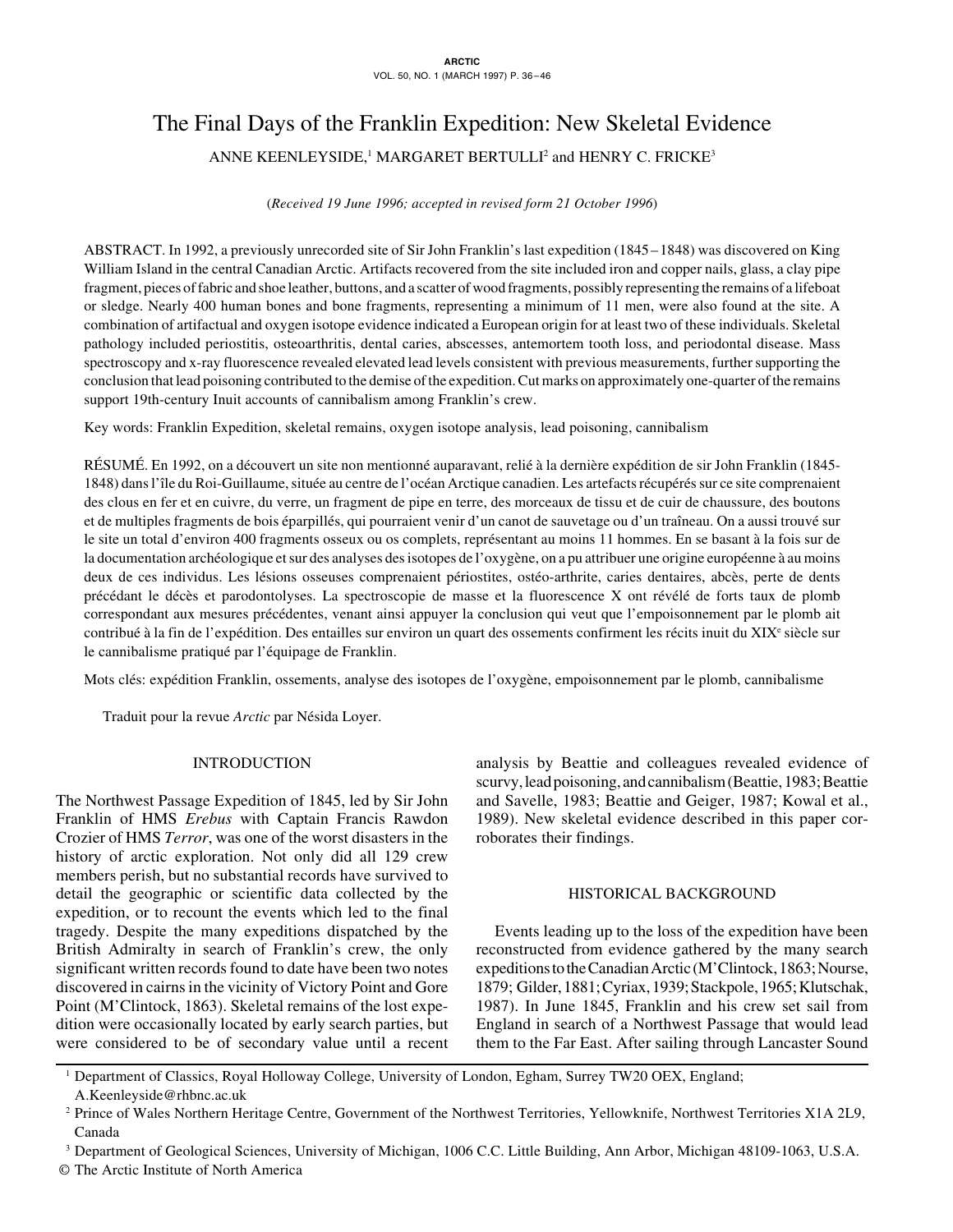

FIG. 1. Map showing the location of NgLj-2, the known route of the expedition in 1845 (right inset), and the presumed route through Peel Sound and along the coast of King William Island.

and Wellington Channel (Fig. 1), the two ships, HMS *Erebus* and HMS *Terror*, spent the first winter at Beechey Island, where three crewmen died and were buried. In September 1846, after presumably sailing through Peel Sound and Franklin Strait, the ships became stranded in ice in Victoria Strait several kilometres off the northwest coast of King William Island, where they remained until April 1848. At that time, the crew, now reduced to 105, deserted the ships and headed south along the western shore of King William Island. Their stated goal was to reach the mouth of the Back River at the southern end of Chantrey Inlet, District of Keewatin, which could eventually lead them to a Hudson's Bay Company post in the interior. Skeletal remains of a number of the crewmen are reported to have been found at Starvation Cove on the Adelaide Peninsula (Gilder, 1881; Klutschak, 1987). Whether or not the remaining survivors travelled beyond this point is unknown (Woodman, 1991:276).

The British Admiralty's search for the missing expedition began in 1848 and continued until 1880. The first skeletal remains of the crew were uncovered in 1859, when a search party under the command of Captain Francis Leopold M'Clintock discovered the remains of a lifeboat containing two skeletons on the shore of Erebus Bay, on the western coast of King William Island (M'Clintock, 1863). In 1869, the American explorer Charles Francis Hall located the skeleton of officer Henry LeVesconte on the southern shore of King William Island (Fairholme Papers, 1873). A subsequent search of the island by Lieutenant Frederick Schwatka in 1879 yielded the skeleton of officer John Irving at Victory Point (Gilder, 1881:124, 285), an additional skeleton near Point LeVesconte (Gilder, 1881:289), and the remains of at least four individuals in Erebus Bay (Gilder, 1881:285; Stackpole, 1965). Other Franklin remains have also been found in Terror Bay (Klutschak, 1987:213), in Douglas Bay (Klutschak, 1987:218), and on the Todd Islands in Simpson Strait (Gibson, 1932). In 1981, Owen Beattie and James Savelle surveyed the northwestern and southern coasts of King William Island and found the skeleton of one crewman near Booth Point (Beattie and Savelle, 1983). In 1982, a continuation of Beattie's survey located the remains of 6 to 14 individuals in Erebus Bay (Beattie, 1983). Also in 1982, Savelle located the remains of two and possibly three crewmen on the Todd Islands (Savelle, 1985).

During the summer of 1992, a survey conducted by Barry Ranford, an amateur historian from southern Ontario, Canada, located another Franklin site (NgLj-2) in Erebus Bay (69˚08*'*30*"* N, 99˚02*'*17*"* W) within about a kilometre of what has become known as M'Clintock's Boat Place (Keenleyside and Bertulli, 1994; Ranford, 1994) (Fig. 1). The site is located on a small island just over three hectares in size. Human skeletal remains and artifacts were concentrated in an area of about 300 square metres on the northwestern end of the island, with a thin scattering across the remainder of the island. Over 200 artifacts, most of them fragmentary, were recovered from the site. They included iron and copper nails, copper percussion caps, glass, wire gauze, a clay pipe fragment, pieces of shoe leather and fabric, buttons, a buckle, and a comb (Bertulli, 1995). Characteristics of the buttons and fabric are consistent with a late 1840s date for the site (Schweger, 1994). A 10 m by 15 m surface scatter of wood fragments, most of them oak (Young, 1994), probably represents the remains of a lifeboat or sledge (Bertulli, 1995). Of the 25 faunal bones recovered (Hourston-Wright, 1994), four seal bones may relate to the crew's brief stay at the site (Bertulli, 1995). Nearly 400 human bones and bone fragments were recovered from the site, and are the subject of this paper.

## MATERIALS AND METHODS

Most of the human skeletal remains from NgLj-2 were found scattered across the surface, with the densest concentration of bones being situated at the western end of the site. There were no burials, and individual skeletons could not be identified. The absence of any burials is consistent with 19thcentury Inuit reports that the crew "fell down and died as they walked along" (M'Clintock, 1863:249). The scattering of elements is likely the result of both human disturbance and animal activity. While some of the smaller bones had rodent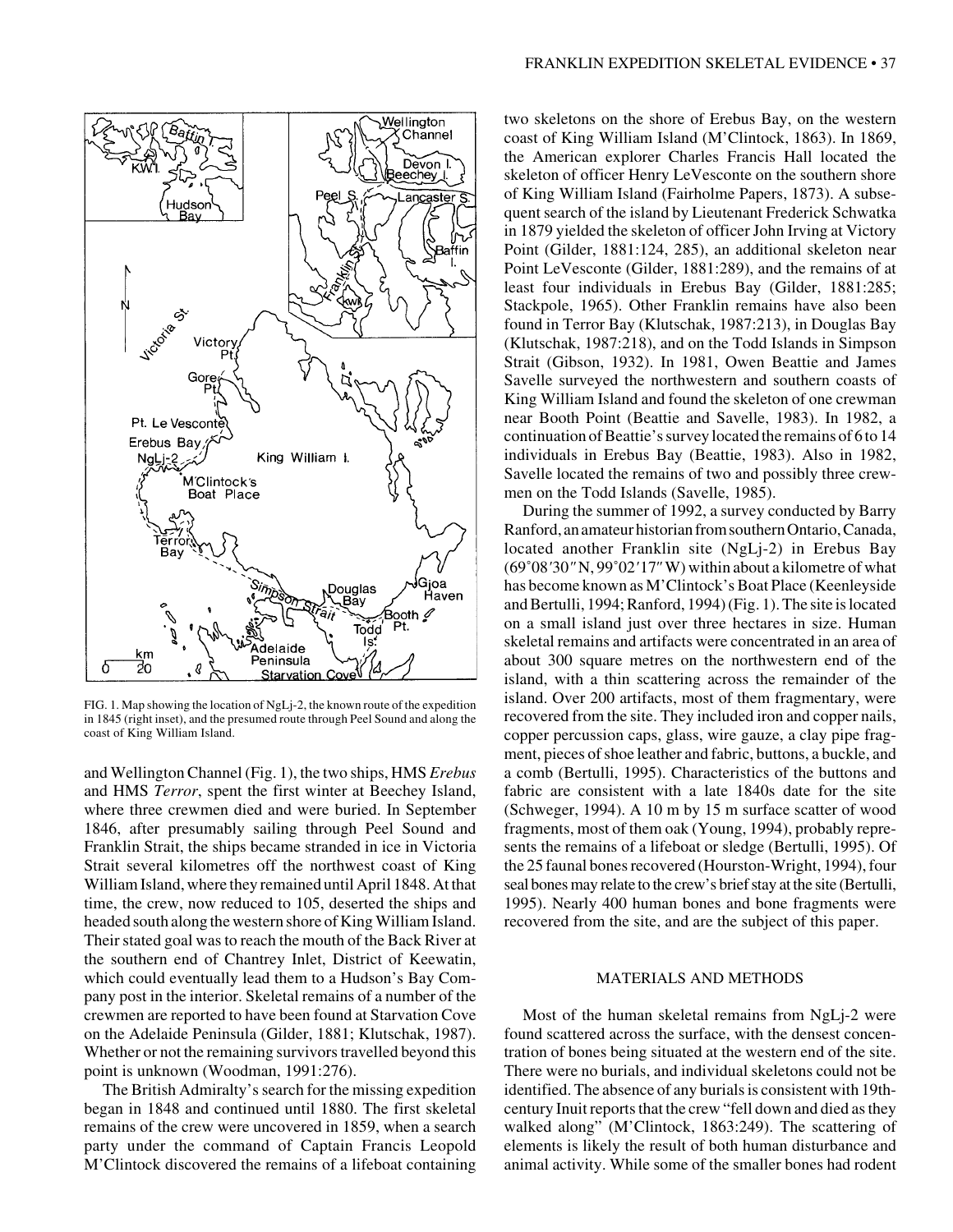tooth marks, the articular surfaces of a number of long bones appeared to have been chewed off by larger mammals.

Morphological observations (based on the presence of eight mandibles) indicated that the remains represented a minimum of eight individuals, while x-ray fluorescence revealed the presence of at least 11 individuals (Keenleyside et al., 1996). The remains included 5 crania, 11 pelvic bones, 12 scapulae, 13 humeri, 10 radii, 7 ulnae, 13 femora, 6 tibiae, and 11 fibulae. Few ribs, vertebrae, or bones of the hands and feet were recovered. While many of the surface remains were bleached and weathered, lichen growth on the bones was minimal and did not hinder examination of the remains for pathology or other features (Keenleyside, 1994). Excavation of eight units measuring one square metre each was required to facilitate the removal of several large bones that were partially visible on the surface (Bertulli, 1995). The elements recovered during this excavation consisted primarily of ribs and phalanges, none of which were articulated. Most of the subsurface elements were in excellent condition, and several of them had dried tissue adhering to their external surfaces.

Morphological (Bass, 1987; Ubelaker, 1989) and metric features (Giles and Elliot, 1962; Gill, 1984; Bass, 1987; Ubelaker, 1989) were used to assess the racial affiliation of the remains. Sex determination was based on standard morphological and metric criteria (Bass, 1987; Ubelaker, 1989), while age estimates were obtained using dental calcification (Moorrees et al., 1963; Anderson et al., 1976), dental eruption (Ubelaker, 1989), epiphyseal union (McKern and Stewart, 1957; Ubelaker, 1989), ectocranial suture closure (Meindl and Lovejoy, 1985), auricular surface morphology (Lovejoy et al., 1985), and sternal rib end morphology (Iscan et al., 1984). Stature estimates were calculated from the maximum lengths of the six major long bones, using the formulae for white males provided by Trotter and Gleser (1958). All remains were examined macroscopically for evidence of pathology. In addition, three mandibles, two radii, and six tibiae were radiographed.

Oxygen isotope analysis of tooth enamel from the molars of two separate individuals was performed at the University of Michigan's Department of Geological Sciences. These data can place limits on the origin of these individuals because: (1) there are known relations between climate variables, such as temperature, the oxygen isotope composition of precipitation, and the oxygen isotope composition of mammalian body water and tooth enamel phosphate at a given locality (e.g., Dansgaard, 1964; Longinelli, 1984; Luz et al., 1984); and (2) the isotopic composition of enamel phosphate is "locked in" during childhood and should remain unchanged even if an individual later migrates to a locality with a radically different climate (e.g., Levinson et al., 1987). Schwarcz et al. (1991) utilized these relations to determine the source of human battlefield remains, while Fricke et al. (1995) used them to investigate the latitudinal temperature differences between human settlements in the North Atlantic region.

Finally, nine cortical bone samples of less than two grams each were analysed for lead content in order to determine if they exhibited high lead levels comparable to those previously reported by Kowal et al. (1989) for Franklin remains from Beechey and King William Islands. This analysis was undertaken in the Geology Department at McMaster University, Canada, using inductively coupled plasma mass spectroscopy. The samples were taken from the anterior midshaft of a right and a left tibia and seven right femora. Following Beattie (1985), only samples of exposed bone were selected in order to minimize lead contamination from the soil. For comparison, lead content was measured in one soil sample, taken from an area of the site approximately 100 m from the main concentration of artifacts and skeletal remains.

#### RESULTS

Morphological (Bass, 1987; Ubelaker, 1989) and metric features (Giles and Elliot, 1962; Gill, 1984; Bass, 1987; Ubelaker, 1989) indicated the remains to be those of European males. All five crania exhibited features characteristic of European populations, including the presence of a nasal sill, receding zygomatic bones, a long, narrow face, and a narrow nasal aperture (Bass, 1987:83, 87; Ubelaker, 1989:119). Other characteristics included the presence of a metopic suture in one cranium, and the presence of Carabelli's cusps on two maxillary molars. Both of these features are more common in European populations than in other groups (Ubelaker, 1989:119–120).

Age estimates indicated that all of the individuals were under the age of 50 at the time of death. One individual was initially estimated to have been 12 to 15 years of age on the basis of the stage of dental calcification of the third molars (Moorrees et al., 1963; Anderson et al., 1976). This observation led to speculation that this individual may have been one of the four cabin boys on the expedition (Ranford, 1994). However, an examination of the original crew list of HMS *Erebus* and HMS *Terror* (Admiralty Records Series 38, #1962, #672) revealed that the three youngest members on the expedition, all of them cabin boys, were 18 years of age at the time the expedition set sail. A subsequent examination of the baptism records of two of these individuals confirmed that they were, in fact, 18 years of age in 1845 (B. Ranford, pers. comm. 1995). The baptism record of the third individual has yet to be located.

Stature estimates ranged from 162 to 177 cm (Table 1). These estimates correspond closely with the mean heights of recruits to the British Army and Royal Marines born between 1795 and 1830 (Floud et al., 1990). A macroscopic examination of the remains revealed little evidence of pathology. Active periostitis resulting from trauma or infection (Ortner and Pustchar, 1985) was noted on the lateral surface of the midshaft of one right tibia. Five bones exhibited osteoarthritis. Slight osteoarthritic lipping was recorded on the margins of the glenoid fossae of a right and a left scapula. Two ribs exhibited slight pitting and lipping on the articular facet of the tubercle, while a distal phalanx of the foot had moderate lipping on the superior margin of the proximal articular facet.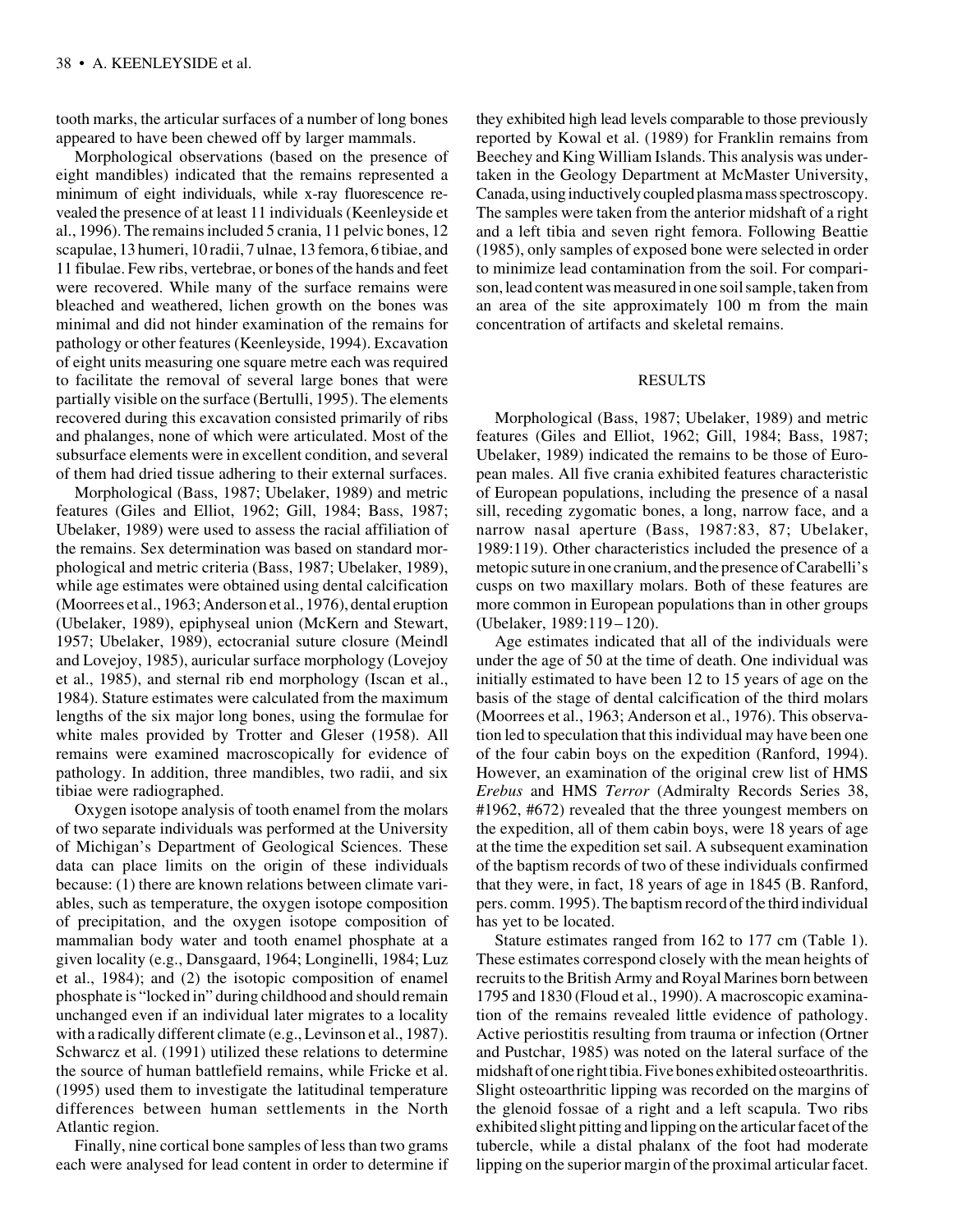# TABLE 1. Stature estimates.

| Element         | Maximum<br>Length $(cm)$ | <b>Stature</b><br>Estimate (cm) |  |  |
|-----------------|--------------------------|---------------------------------|--|--|
| <b>Humerus</b>  |                          |                                 |  |  |
| #177 (left)     | 31.2                     | $168.27 \pm 4.57$               |  |  |
| #238 (left)     | 31.5                     | $169.14 \pm 4.57$               |  |  |
| $# 192$ (right) | 31.3                     | $168.56 \pm 4.57$               |  |  |
| #319 (right)    | 33.5                     | $174.92 \pm 4.57$               |  |  |
| $#21$ (right)   | 31.5                     | $169.14 \pm 4.57$               |  |  |
| Ulna            |                          |                                 |  |  |
| $# 27$ (left)   | 24.6                     | $168.05 \pm 4.72$               |  |  |
| $#23$ (left)    | 26.2                     | $174.06 \pm 4.72$               |  |  |
| $#92$ (right)   | 26.4                     | $174.81 \pm 4.72$               |  |  |
| <b>Radius</b>   |                          |                                 |  |  |
| $#40$ (left)    | 23.3                     | $167.73 \pm 4.66$               |  |  |
| $# 22$ (left)   | 24.3                     | $171.52 \pm 4.66$               |  |  |
| $#36$ (left)    | 22.9                     | $166.21 \pm 4.66$               |  |  |
| $#239$ (right)  | 25.8                     | $177.20 \pm 4.66$               |  |  |
| <b>Femur</b>    |                          |                                 |  |  |
| $#32$ (left)    | 43.8                     | $167.15 \pm 3.94$               |  |  |
| $# 53$ (right)  | 42.7                     | $164.59 \pm 3.94$               |  |  |
| <b>Tibia</b>    |                          |                                 |  |  |
| $# 314$ (left)  | 33.1                     | $162.03 \pm 4.00$               |  |  |
| Fibula          |                          |                                 |  |  |
| $# 55$ (left)   | 33.4                     | $162.34 \pm 3.86$               |  |  |
| # 244 (left)    | 38.3                     | $175.08 \pm 3.86$               |  |  |
| $# 277$ (right) | 33.6                     | $162.86 \pm 3.86$               |  |  |
| $#45$ (right)   | 38.4                     | $175.34 \pm 3.86$               |  |  |

## TABLE 2. Bone lead levels.

| <b>B</b> one |           | Lead Content<br>(parts per million) |
|--------------|-----------|-------------------------------------|
| Right femur  | # 241     | 49                                  |
| Right femur  | #243      | 204                                 |
| Right femur  | #414      | 107                                 |
| Right femur  | #20       | 160                                 |
| Right femur  | - 53<br># | 83                                  |
| Right femur  | -41<br>#  | 57                                  |
| Right femur  | # 51      | 103                                 |
| Right tibia  | #421      | 83                                  |
| Left tibia   | #314      | 82                                  |

One atlas vertebra had a cleft neural arch, a congenital malformation of unknown etiology (Mann and Murphy, 1990:50). Dental pathology, recorded by individual and by tooth/tooth socket, included periodontal disease, noted in 38 out of 123 tooth sockets (30.9%) (from six of eight mandibles found); antemortem tooth loss, affecting 36 out of 174 teeth (20.7%) (from four of ten maxillae and three of eight mandibles); dental caries, recorded in 7 out of 70 teeth (10%) (from two of eight mandibles); and dental abscesses, involving 4 out of 180 teeth (2.2%) (from one of ten maxillae and two of eight mandibles). No pathological changes were detected radiographically.

The oxygen isotope composition of the two tooth enamel samples is given in the conventional  $\delta^{18}$ O notation (e.g., Rozanski et al., 1993). The  $\delta^{18}0$  values are 18.6 and 19.0 per mil, and indicate that the individuals were drinking water TABLE 3. Skeletal elements with cut marks.

| Element                                         | Number                               | Cut marks                          |                                  | Mean number                     |
|-------------------------------------------------|--------------------------------------|------------------------------------|----------------------------------|---------------------------------|
|                                                 | recovered                            |                                    | Number $(\%)$                    | of cut marks                    |
| Frontal                                         | 5                                    | $\boldsymbol{0}$                   | $\boldsymbol{0}$                 | 0                               |
| Occipital                                       | 5                                    | $\overline{0}$                     | $\boldsymbol{0}$                 | 0                               |
| Ethmoid                                         | 3                                    | $\boldsymbol{0}$                   | 0                                | 0                               |
| Sphenoid                                        | 5                                    | $\overline{0}$                     | $\mathbf{0}$                     | 0                               |
| Parietal<br>Temporal                            | 10<br>10                             | $\boldsymbol{0}$<br>$\overline{0}$ | $\boldsymbol{0}$<br>$\mathbf{0}$ | 0<br>0                          |
| Zygomatic                                       | 7                                    | $\mathbf{0}$                       | $\boldsymbol{0}$                 | 0                               |
| Palatine                                        | 8                                    | $\overline{0}$                     | $\mathbf{0}$                     | 0                               |
| Maxillary                                       | 10                                   | $\boldsymbol{0}$                   | $\boldsymbol{0}$                 | 0                               |
| Nasal                                           | 10                                   | $\overline{0}$                     | $\mathbf{0}$                     | 0                               |
| Lacrimal<br>Mandible                            | $\boldsymbol{0}$<br>8                | ä,<br>$\overline{c}$               | L,<br>25                         | $\overline{a}$<br>3             |
| Manubrium                                       | $\boldsymbol{0}$                     | $\overline{\phantom{a}}$           |                                  | $\overline{a}$                  |
| Sternal Body                                    | 1                                    | $\overline{0}$                     | $\boldsymbol{0}$                 | 0                               |
| Xiphoid                                         | $\boldsymbol{0}$                     | $\overline{a}$                     | ۰                                | $\overline{a}$                  |
| Atlas                                           | 3                                    | 1                                  | 33.3                             | 1                               |
| Axis<br>$C3-7$                                  | $\overline{c}$<br>6                  | 1<br>$\overline{c}$                | 50<br>33.3                       | 2<br>1.5                        |
| $T1-12$                                         | 14                                   | $\overline{c}$                     | 14.3                             | 2                               |
| $L1-5$                                          | 8                                    | $\overline{4}$                     | 50                               | 2.25                            |
| Sacrum                                          | 4                                    | 1                                  | 25                               | 1                               |
| Coccyx                                          | $\overline{0}$                       | $\overline{a}$                     | $\overline{a}$                   | $\overline{\phantom{0}}$        |
| Unidentified vertebral fragments<br>Pelvic bone | 2<br>11                              | $\overline{c}$<br>7                | 100<br>63.6                      | 1<br>2.86                       |
| Clavicle                                        | 6                                    | 2                                  | 33.3                             | 5.5                             |
| Scapula                                         | 12                                   | $\overline{4}$                     | 33.3                             | 3.5                             |
| Humerus                                         | 13                                   | 4                                  | 30.8                             | 2.5                             |
| Radius                                          | 10                                   | 1                                  | 10                               | 1                               |
| Ulna<br>Scaphoid                                | 7<br>$\boldsymbol{0}$                | 2<br>$\overline{a}$                | 28.6<br>$\overline{a}$           | 3<br>÷,                         |
| Lunate                                          | $\boldsymbol{0}$                     | ٠                                  | ٠                                | L.                              |
| Triquetral                                      | $\mathbf{1}$                         | $\boldsymbol{0}$                   | 0                                | 0                               |
| Pisiform                                        | $\mathbf{1}$                         | 0                                  | 0                                | 0                               |
| Trapezium                                       | $\boldsymbol{0}$                     | $\overline{a}$                     | L,                               | $\overline{a}$                  |
| Trapezoid<br>Capitate                           | $\boldsymbol{0}$<br>$\boldsymbol{0}$ | L,<br>٠                            | L,<br>$\overline{a}$             | ä,<br>۰                         |
| Hamate                                          | 1                                    | $\boldsymbol{0}$                   | $\boldsymbol{0}$                 | 0                               |
| 1st metacarpal                                  | 4                                    | $\overline{2}$                     | 50                               | 3                               |
| 2nd metacarpal                                  | $\mathbf{1}$                         | $\mathbf{1}$                       | 100                              | 1                               |
| 3rd metacarpal                                  | 4<br>$\overline{c}$                  | $\overline{2}$                     | 50                               | 2                               |
| 4th metacarpal<br>5th metacarpal                | 3                                    | 1<br>$\overline{c}$                | 50<br>66.7                       | 1<br>1                          |
| Proximal phalanx                                | 28                                   | 12                                 | 42.8                             | 2                               |
| Middle phalanx                                  | 18                                   | 3                                  | 16.7                             | 2.67                            |
| Distal phalanx                                  | 15                                   | 2                                  | 13.3                             | 2                               |
| Unidentified phalanges<br>Unidentified          | $\overline{2}$                       | 0                                  | $\mathbf{0}$                     | 0                               |
| metacarpals/metatarsals                         | 6                                    | 0                                  | 0                                | 0                               |
| 1st rib                                         | 6                                    | 0                                  | 0                                | 0                               |
| 2nd rib                                         | 4                                    | $\overline{c}$                     | 50                               | 1                               |
| Ribs $3-12$                                     | 45                                   | 4                                  | 8.9                              | 1.75                            |
| Rib fragments<br>Patella                        | 28<br>2                              | 10<br>0                            | 35.7<br>0                        | 2<br>0                          |
| Femur                                           | 13                                   | 4                                  | 30.8                             | 3                               |
| Tibia                                           | 6                                    | 1                                  | 16.7                             | $\overline{c}$                  |
| Fibula                                          | 11                                   | $\overline{c}$                     | 18.2                             | 2                               |
| Calcaneus                                       | 4                                    | 2                                  | 50                               | 3.5                             |
| Talus<br>Cuboid                                 | 5<br>3                               | 3<br>$\boldsymbol{0}$              | 60<br>0                          | 1.33<br>0                       |
| Navicular                                       | $\boldsymbol{0}$                     | $\overline{a}$                     | ÷,                               | -                               |
| 1st cuneiform                                   | 1                                    | $\boldsymbol{0}$                   | $\boldsymbol{0}$                 | 0                               |
| 2nd cuneiform                                   | 1                                    | 0                                  | 0                                | 0                               |
| 3rd cuneiform                                   | 0                                    | $\overline{a}$                     | L,                               | $\overline{\phantom{0}}$        |
| 1st metatarsal<br>2nd metatarsal                | $\overline{c}$<br>$\boldsymbol{0}$   | $\overline{c}$<br>$\overline{a}$   | 100                              | 1.5<br>$\overline{\phantom{0}}$ |
| 3rd metatarsal                                  | 1                                    | 1                                  | 100                              | 1                               |
| 4th metatarsal                                  | 2                                    | 0                                  | 0                                | 0                               |
| 5th metatarsal                                  | 2                                    | 0                                  | $\boldsymbol{0}$                 | 0                               |
| Unidentified bone fragments                     | 51                                   | 1                                  | 2                                | 1                               |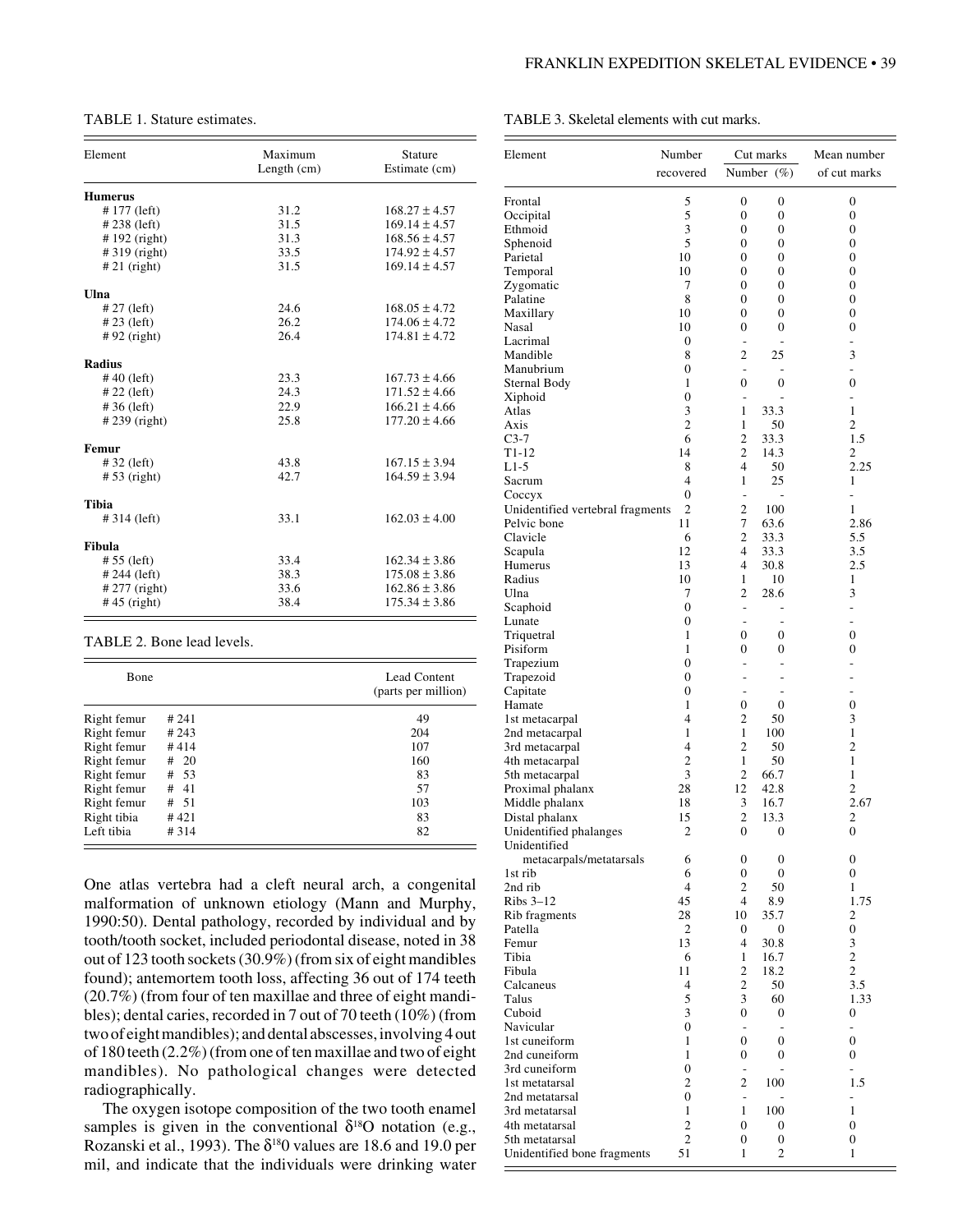with a  $\delta^{18}$ O value of approximately -5.6 per mil during their childhood (Longinelli, 1984). Given the reasonable assumption that these remains are those of either Inuit or Franklin's men, this value of -5.6 per mil can be compared with the weighted mean  $\delta^{18}0$  values of modern precipitation for several European and North American stations (Rozanski et al., 1993): Valentia Observatory in Ireland (51.93˚N, 10.25˚W), -5.4 per mil; Liège, Belgium (50.70˚N, 5.47˚E), -6.8 per mil; Groennedal, Greenland (61.22˚N, 48.12˚W), -11.9 per mil; Thule, Greenland (76.52˚N, 68.83˚W), -24.1 per mil; and Goose Bay, Canada (53.32˚N, 60.42˚W), -15.0 per mil. Because the inferred value of -5.6 per mil is much closer to that of the European stations than to that of the North American stations, it is safe to conclude that the individuals in question were raised in western Europe rather than the North American Arctic.

Lead levels in the nine bone samples ranged from 49 micrograms per gram of dry bone (parts per million or ppm), to 204 ppm (Mean =  $103.1$ , SD =  $49.7$ ) (Table 2). In contrast, the soil sample yielded a value of only 2 ppm.

The most noteworthy aspect of the analysis was the discovery of cut marks on 92 bones, or approximately onequarter of the total number of bones (Table 3). Most of the affected elements were recovered from the western end of the site, where the densest concentration of bones and artifacts was found. The cut marks, which ranged in length from 2 to 27 mm, were easily distinguished from animal tooth marks by their sharper borders, narrower width, and wider spacing (Ubelaker, 1989:105). In contrast to cuts made by stone tools, the observed cuts, examined under a scanning electron microscope, exhibited features characteristic of cuts made by metal blades, namely straight edges (Fig. 2), a V-shaped crosssection, and a high depth-to-width ratio (Walker and Long, 1977; Walker, 1990).

Cut marks were noted on most types of elements, including the clavicles (Fig. 3), scapulae, humeri, radii, pelvic bones (Fig. 4), ribs, vertebrae (Fig. 5), femora, tibiae, metacarpals, tarsals, metatarsals, and proximal, middle, and distal phalanges. Of those elements with cut marks, the pelvic bones were the most frequently affected element (64%), with a minimum of four individuals being involved. The five crania, two patellae, and three carpal bones recovered from the site showed no cut marks. While 45% of the affected bones had single cuts, 55% had multiple cuts, which tended to occur in clusters. Approximately one-quarter of the affected elements had cuts in the vicinity of articular surfaces (Fig. 6).

In addition to the cut marks, three long bones—two radii and a tibia—had been fractured, resulting in exposure of the medullary cavity. While experiments have demonstrated that long bones fractured when green (i.e., fresh) are characterized by smooth edges with small step fractures (Bonnichsen and Will, 1980), postmortem weathering of the fractured edges of the three bones in question made it difficult to determine whether the breakage had occurred shortly after death, while the soft tissues were still intact, or much later in time. While two of the crania exhibited some postmortem



FIG. 2. Cut mark seen under scanning electron microscope.



FIG. 3. Cut marks on a left clavicle.



FIG. 4. Cut marks on a left pelvic bone.

damage to their inferior surface, the evidence was not suggestive of intentional breakage. None of the bones found at the site showed any evidence of burning.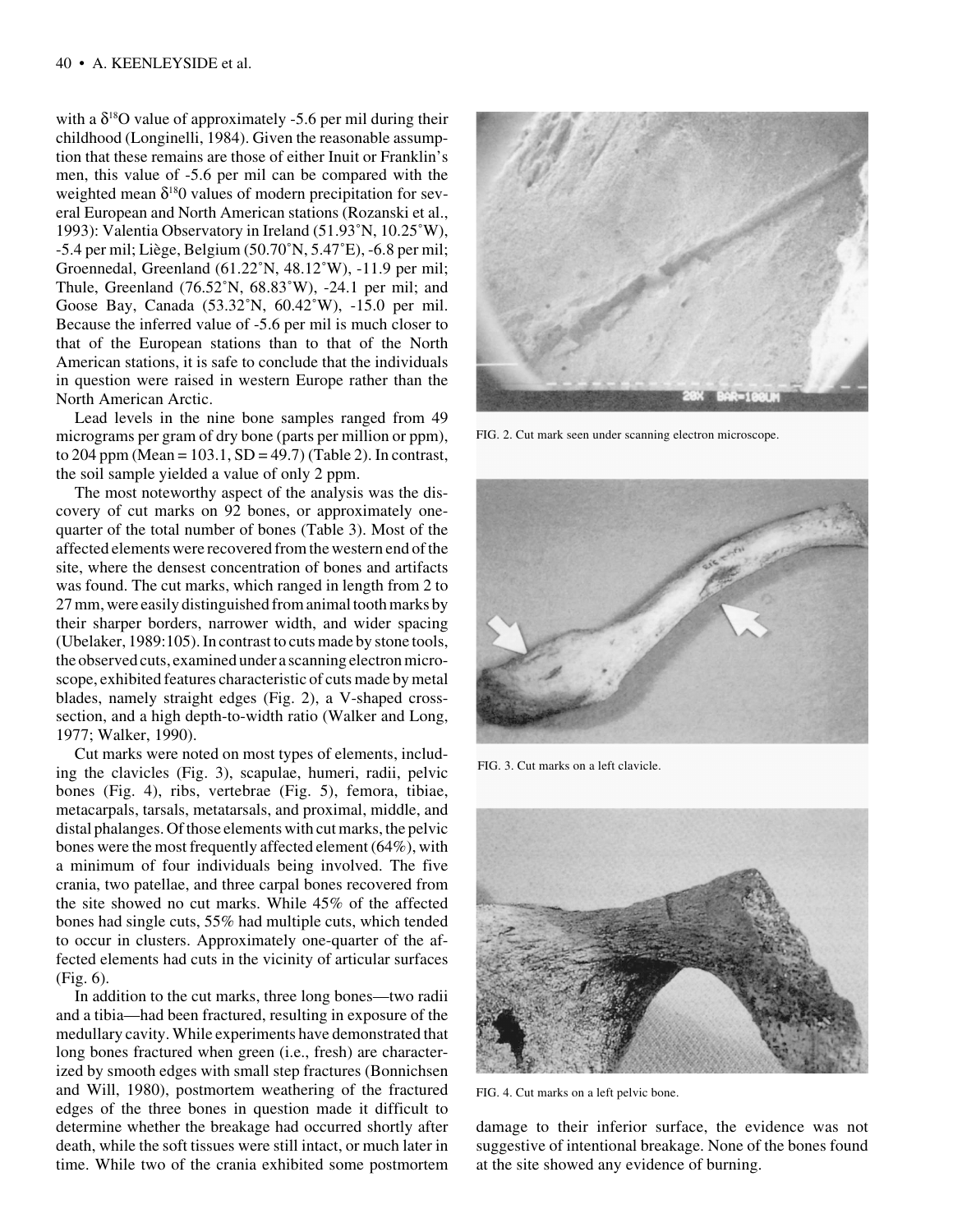

FIG. 5. Cut mark on an atlas vertebra.

#### DISCUSSION

## *Lead Poisoning*

Previous analyses of Franklin remains have indicated that members of the expedition suffered from lead poisoning (Beattie and Geiger, 1987; Kowal et al., 1989, 1991). Lead levels equal to or greater than those found in modern individuals exposed to high lead environments and in individuals who are clinically lead poisoned were recorded in bone and hair samples recovered by Beattie from Franklin sites on King William and Beechey Islands (Kowal et al., 1991). This finding prompted Beattie and colleagues to conclude that lead poisoning was a significant factor in the loss of the expedition (Beattie and Geiger, 1987; Kowal et al., 1989, 1991). Lead isotope ratio analysis revealed the source of this lead to be improperly soldered tin cans supplied to the expedition (Kowal et al., 1991), although this interpretation has recently been challenged (Farrer, 1993).

The results obtained in the present study are consistent with previous analyses of lead levels in Franklin remains, and indicate that the crew members from NgLj-2 had high body lead burdens. Values of 49 to 204 ppm measured in bone samples from the site closely match the range of 87 to 223 ppm measured in 27 bone samples collected from Franklin sites on King William Island in 1982 (Kowal et al., 1989). The means of both sets of samples are significantly higher than the mean lead level reported by Kowal et al. (1989) for five modern cadaver samples from Vancouver, British Columbia  $(t = 4.17, p < 0.05)$ . They are also significantly higher than the mean level reported by Kowal et al. (1989) for 19th-century Inuit bone from King William Island ( $t = 5.90, p < 0.05$ ), and 19th-century caribou bone (mean  $= 2$  ppm), indicating that lead contamination in the local arctic environment did not contribute significantly to the high bone lead levels measured in the crewmen.

The discovery of high lead levels in bone samples from NgLj-2 has recently been corroborated by a second study of bone lead content using x-ray fluorescence (Keenleyside et al., 1996). This study, which measured lead levels in a sample of 52 bones (mandibles, crania, vertebrae, pelvic bones, humeri, radii, ulnae, femora, tibiae, fibulae) from the same site, yielded values equivalent to 600 to 1500 micrograms of lead per decilitre of blood. When these levels are averaged out over the three years of the expedition, they are 3 to 10 times higher than the recommended upper limit of 40 to 60 ppm for occupational exposure (Nearing, 1987). Clinical symptoms of lead poisoning are related to blood lead content (Lalich and Aufderheide, 1991). While there is considerable variation between individuals, symptoms of blood lead levels over 80 ppm generally include vomiting, constipation, colic, and weakness in the extensor muscles. At levels of over 200 ppm, symptoms include colic, extensor muscle paralysis, and coma (Handler et al., 1986, cited in Lalich and Aufderheide 1991:262). Therefore blood lead levels on the order of those estimated above would have had serious physiological and neurological effects on these individuals.

## *Cannibalism*

Rumors of cannibalism have been linked to several arctic expeditions, including Franklin's first overland expedition of 1819– 22 (Franklin, 1823) and the Greely expedition of 1881– 84 (Berton, 1988). Accounts of cannibalism have also been documented in the Arctic in very recent times (Keenleyside, 1995), and there is good archaeological evidence indicating that cannibalism occurred in prehistoric times as well (Melbye and Fairgrieve, 1994).

Reports of cannibalism occurring during Franklin's third expedition first surfaced in 1854, when Dr. John Rae, who was conducting a survey of the central Arctic coastline, encountered at Pelly Bay an Inuk named In-nook-poo-zhejook, who told him that six years earlier, a group of 35 to 40 Europeans had been seen pulling a sledge and boat down the coast of King William Island and that their bodies had later been found near Starvation Cove (Neatby, 1970:245, 354). More shocking to Rae were Inuit reports that the bodies had been cannibalized (Neatby, 1970:245; Klutschak, 1987:xxiv). In his report to the British Admiralty, published in the *Times* of London on October 23, 1854, Rae wrote: "From the mutilated state of many of the corpses and the contents of the kettles, it is evident that our wretched countrymen had been driven to the last resource—cannibalism—as a means of prolonging existence" (Rae, 1854).

Despite public opposition to Rae's account, Inuit stories of cannibalism among Franklin's crewmen continued to surface. In 1869, during a trek across the southern shore of King William Island in search of the missing expedition, the American explorer Charles Francis Hall encountered Inuit who gave him eyewitness accounts of cannibalism among Franklin's men. In one account, the Inuk In-nook-poo-zhejook spoke of seeing some "long boots" that "came up high as the knees and that in some was cooked human flesh—that is human flesh that had been boiled" (Hall Collection, Fieldnotes, Book #26, 1869). In another account, an Inuk named Eveeshuk described "one man's body when found by the Innuits flesh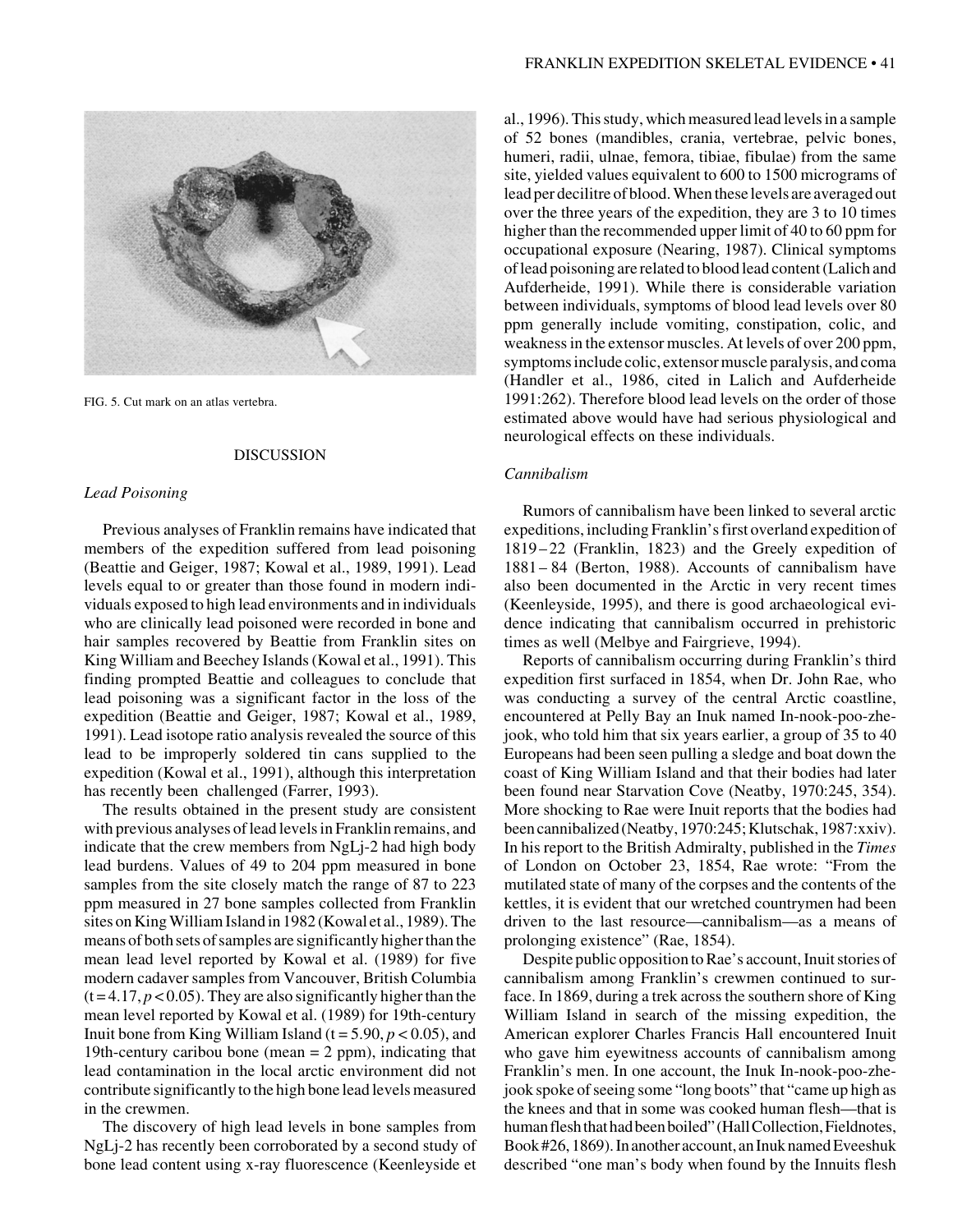

all on and not mutilated except the hands sawed off at the wrists—the rest a great many had their flesh cut off as if some one or other had cut it off to eat" (Hall Collection, Fieldnotes, Book #34, 1869).

Similar accounts of cannibalism among members of the Franklin expedition were gathered by Lieutenant Frederick Schwatka, who conducted a search for the missing crew on King William Island in 1879. According to one report, an Inuk named Ogzeuckjeuwock "saw bones from legs and arms that appeared to have been sawed off … The appearance of the bones led the Inuits to the opinion that the white men had been eating each other … His reason for thinking that they had been eating each other was because the bones were cut with a knife or saw" (Gilder, 1881:106–107).

Such accounts were the only evidence that cannibalism occurred on the expedition until 1981, when Beattie discovered cut marks on the shaft of a right femur recovered from a Franklin site on the southeastern coast of King William Island (Beattie, 1983). In addition to the cut marks, Beattie found that the skull of the same individual showed evidence of having been intentionally broken. Other signs that cannibalism might have occurred included the fact that most of the bones recovered from the site were limb bones, possibly retained as a "portable food supply" (Beattie and Geiger, 1987:62), and the fact that many of the bones were found clustered outside a tent circle, as if intentionally deposited there (Beattie and Savelle, 1983).

Turner and Turner (1995) identify five criteria that must be met before an interpretation of cannibalism can be made from human skeletal remains: cut marks, perimortem breakage, anvil or hammerstone abrasions, burning, and missing vertebrae. While these criteria were developed specifically for skeletal remains from the American Southwest, where cannibalism is believed to have occurred under circumstances other than famine (Turner and Turner, 1995), one and possibly two of these criteria, cut marks and perimortem breakage, are present in the skeletal remains from NgLj-2 and are consistent with the 19th-century Inuit accounts of cannibalism. Particularly revealing is the distribution of cut marks on the remains. Approximately one-quarter of the cut marks are located in close proximity to articular surfaces (Fig. 6), a pattern consistent with intentional disarticulation (Ubelaker, 1989:105). Affected areas include the articular and spinous processes of the vertebrae, the glenoid fossa and coracoid process of the scapulae, the distal articular surface of the radius, the margin of the greater sciatic notch of the pelvic bones, and the condyles of the femora and tibiae (Table 4).

The location of the cut marks is also consistent with defleshing, or removal of muscle tissue, specifically, the flexor digitorum profundus of the ulna, the deltoid and triceps muscles of the humerus, the vastus medialis and vastus intermedius of the femur, and the tibialis anterior and posterior of the tibia. Evidence for decapitation is suggestive, but not conclusive. The cut mark on the posterior arch of the atlas vertebra (Fig. 5) suggests severing of the posterior atlanto-occipital ligament, while cut marks on one axis vertebra are consistent with severing of the ligamentum flavium (Melbye and Fairgrieve, 1994). The significance of cut marks on the metacarpals, metatarsals, and phalanges is unknown.

The fracturing of long bones to facilitate marrow extraction has been used as an indicator of cannibalism (Villa et al., 1986; White, 1992). As stated earlier, the time of occurrence of the fractures recorded in the three long bones from NgLj-2 cannot be determined; however, the fractures are consistent with Inuit reports that many of the bones at the site had been "broken up for the marrow in them" (Hall Collection, Book "B," 1871:137).

### **CONCLUSIONS**

To date, the skeletal remains of less than two thirds of the 105 crewmen who abandoned ship in the spring of 1848 have been located. Many of the remains

FIG. 6. Location of cut marks on all skeletal remains combined (lines do not indicate direction of cut marks).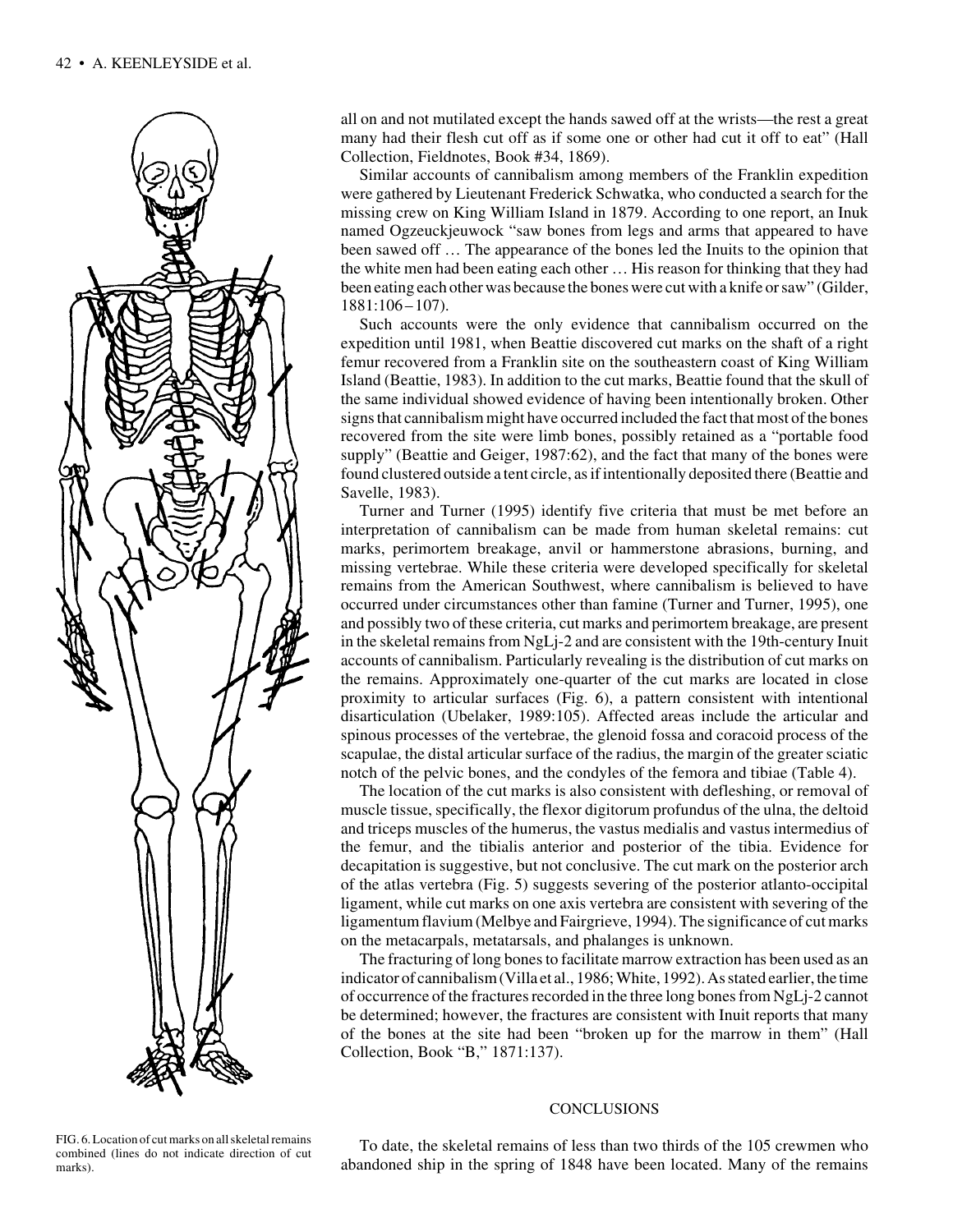| TABLE 4. Location of cut marks by region. |  |  |  |  |  |
|-------------------------------------------|--|--|--|--|--|
|-------------------------------------------|--|--|--|--|--|

|                    | Element Region of Cut Marks               | Affected regions/Observed regions |                      | Element Region of Cut Marks | Affected regions/Observed regions |
|--------------------|-------------------------------------------|-----------------------------------|----------------------|-----------------------------|-----------------------------------|
| <b>Mandible</b>    |                                           |                                   | 2nd metacarpal       |                             |                                   |
|                    | medial surface of right ascending ramus   | 1/8                               |                      | distal shaft                | 1/1                               |
|                    | posterior margin of right ascending ramus | 1/8                               | 3rd metacarpal       |                             |                                   |
|                    | lingual surface of anterior body          | 1/8                               |                      | proximal shaft              | 1/4                               |
|                    | medial surface of left body               | 1/8                               |                      | middle shaft                | 1/4                               |
|                    | inferior margin of left body              | 2/8                               |                      | distal shaft                | 1/4                               |
| Atlas              |                                           |                                   | 4th metacarpal       |                             |                                   |
|                    | inferior posterior arch                   | 1/3                               |                      | distal end                  | 1/2                               |
| Axis               |                                           |                                   | 5th metacarpal       |                             |                                   |
|                    | right pedicle                             | 1/2                               |                      | proximal shaft              | 1/3                               |
|                    | left superior articular surface           | 1/2                               |                      | distal shaft                | 1/2                               |
|                    | Third to seventh cervical vertebrae       |                                   |                      | <b>Proximal phalanx</b>     |                                   |
|                    | anterior body                             | 1/6                               |                      | proximal shaft              | 3/27                              |
|                    | right pedicle                             | 1/6                               |                      | midshaft                    | 1/28                              |
|                    | left superior articular process           | 1/6                               |                      | distal shaft                | 5/28                              |
|                    | Thoracic vertebrae                        |                                   |                      | proximal articular surface  | 1/27                              |
|                    | superior margin of body                   | 1/14                              |                      | distal articular surface    | 3/27                              |
|                    | inferior margin of body                   | 1/14                              | Middle phalanx       |                             |                                   |
|                    | right lateral surface of body             | 1/14                              |                      | proximal shaft              | 1/18                              |
| Lumbar vertebrae   |                                           |                                   |                      | midshaft                    | 1/18                              |
|                    | superior surface of body                  |                                   |                      |                             |                                   |
|                    |                                           | 2/8                               |                      | proximal articular surface  | 2/18                              |
|                    | superior margin of body                   | 1/8                               | Distal phalanx       |                             |                                   |
|                    | inferior margin of body                   | 1/8                               |                      | shaft                       | 2/15                              |
|                    | spinous process                           | 1/8                               | 2nd rib              |                             |                                   |
|                    | <b>Vertebral fragments</b>                |                                   |                      | shaft                       | 2/4                               |
|                    | pedicle                                   | 1/1                               |                      | Third through twelfth ribs  |                                   |
|                    | left superior articular process           | 1/1                               |                      | shaft                       | 2/30                              |
| Sacrum             |                                           |                                   |                      | neck                        | 1/45                              |
|                    | left superior articular process           | 1/3                               | <b>Rib fragments</b> |                             |                                   |
|                    | left ala                                  | 1/3                               |                      | shaft                       | 13/28                             |
| <b>Pelvic bone</b> |                                           |                                   | Femur                |                             |                                   |
|                    | ischial tuberosity                        | 1/8                               |                      | lesser trochanter           | 1/13                              |
|                    | acetabulum                                | 1/9                               |                      | neck                        | 1/13                              |
|                    | iliac fossa                               | 2/9                               |                      | midshaft                    | 2/13                              |
|                    | iliac tuberosity                          | 1/9                               |                      | lateral condyle             | 1/3                               |
|                    | iliac crest                               | 2/9                               |                      | distal shaft                | 1/13                              |
|                    | margin of greater sciatic notch           | 2/10                              | <b>Tibia</b>         |                             |                                   |
|                    | superior ramus of pubis                   | 1/1                               |                      | lateral condyle             | 1/1                               |
| <b>Clavicle</b>    |                                           |                                   |                      | proximal shaft              | 1/6                               |
|                    | midshaft                                  | 1/6                               | Fibula               |                             |                                   |
|                    | acromial end                              | 2/6                               |                      | midshaft                    | 1/11                              |
| Scapula            |                                           |                                   |                      | distal shaft                | 1/5                               |
|                    | coracoid process                          | 1/2                               | <b>Calcaneus</b>     |                             |                                   |
|                    | glenoid fossa                             | 2/9                               |                      | lateral surface             | 1/4                               |
|                    | medial border                             | 1/5                               |                      | tuberosity                  | 1/4                               |
|                    | lateral border                            | 1/9                               | <b>Talus</b>         |                             |                                   |
|                    |                                           | 2/10                              |                      | trochlear surface           | 2/5                               |
|                    | spine                                     |                                   |                      |                             |                                   |
| <b>Humerus</b>     |                                           |                                   |                      | medial malleolar surface    | 1/5                               |
|                    | head                                      | 1/7                               |                      | anterior articular surface  | 1/5                               |
|                    | midshaft                                  | 3/13                              | 1st metatarsal       |                             |                                   |
| Radius             |                                           |                                   |                      | proximal shaft              | 1/2                               |
|                    | distal shaft                              | 1/9                               |                      | distal shaft                | 1/1                               |
| Ulna               |                                           |                                   |                      | proximal articular surface  | 1/2                               |
|                    | proximal shaft                            | 1/7                               | 3rd metatarsal       |                             |                                   |
|                    | midshaft                                  | 2/7                               |                      | midshaft                    | 1/1                               |
| 1st metacarpal     |                                           |                                   |                      |                             |                                   |
|                    | proximal shaft                            | 1/4                               |                      |                             |                                   |
|                    | midshaft                                  | 2/4                               |                      |                             |                                   |
|                    |                                           |                                   |                      |                             |                                   |

uncovered by the early search expeditions were gathered up and buried in cairns. Unfortunately, most of these cairns have been dismantled over time and their contents lost (Beattie in Klutschak, 1987:222– 223). Of the 105 crewmen, only three have been identified (Gilder, 1881:125, 285; Neatby, 1970: 265; Klutschak, 1987:xviii; Woodman, 1991:117, 160), and the identity of one of these individuals has recently been questioned (Woodman, 1991:153). While the skeletal remains

recovered from NgLj-2 give no clues at the present time to their identity, they do offer some insight into the physical condition of the crewmen during their final days. Elevated lead levels in the remains are consistent with previous measurements (Beattie and Geiger, 1987; Kowal et al., 1989) and support the conclusions of Beattie and colleagues (Beattie and Geiger, 1987; Kowal et al., 1989, 1991) that lead poisoning had greatly debilitated the men by this point. The presence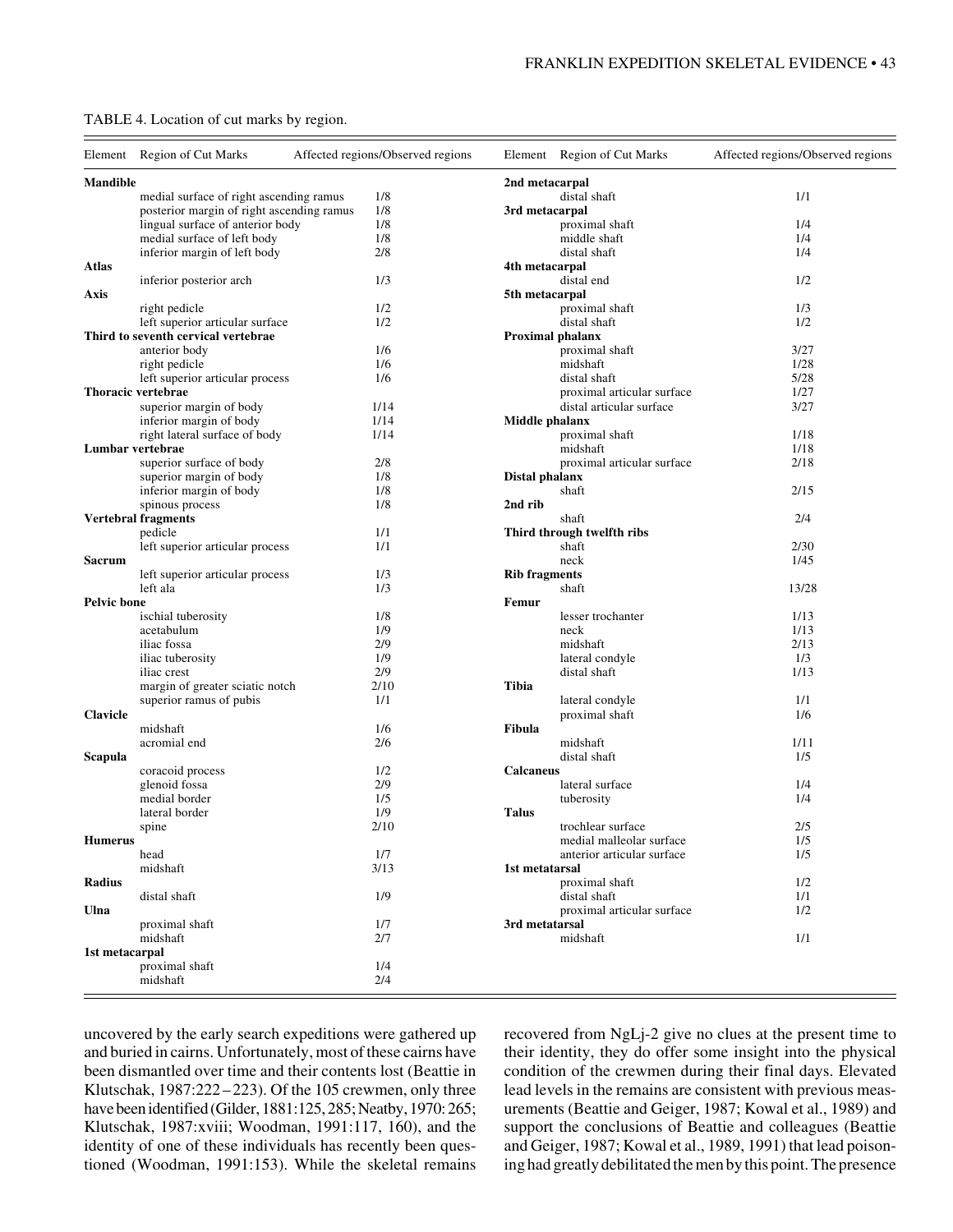of cut marks on approximately one-quarter of the remains supports 19th-century Inuit accounts of cannibalism on the expedition.

#### ACKNOWLEDGEMENTS

The authors gratefully acknowledge the contributions of Barry Ranford and the other members of the Franklin Recovery Expedition to this research. Thanks also go to Barbara Schweger of the Canadian Circumpolar Institute in Edmonton for the textile and button analysis, to Jean Hourston-Wright for the faunal analysis, and to Gregory Young of the Canadian Conservation Institute for the identification of the wood fragments. The authors would like to thank the following individuals at McMaster University: Shelley Saunders of the Department of Anthropology, for providing laboratory space for the skeletal analysis; Ernie Spitzer of the Electron Microscopy Lab, for the SEM analysis; Jim McAndrew of the Geology Department, for the mass spectroscopy analysis; Colin Webber (Nuclear Medicine), David Chettle, and Xini Song (Astronomy and Physics), for the x-ray fluorescence analysis; and Warren Pollett, for the radiography. Comments on an earlier draft of this paper by Robert Hoppa, Owen Beattie, Bill Leonard, Shelley Saunders, G.J.R. Maat, and two anonymous reviewers were greatly appreciated. Financial assistance from the Prince of Wales Northern Heritage Centre, Polar Continental Shelf Project, Friends of Equinox, Zurich Insurance, and the Coleman Company of Canada is gratefully acknowledged. This paper was written under the support of a Social Sciences and Humanities Research Council of Canada Post-Doctoral Fellowship to A. Keenleyside.

#### REFERENCES

- ADMIRALTY RECORDS. 1845. Series 38, #1962 and #672, Muster Books of HMS *Erebus* and HMS *Terror*, Public Record Office, Ruskin Avenue, Kew, Richmond TW9 4DU, United Kingdom.
- ANDERSON, D.L., THOMPSON, G.W., and POPOVICH, F. 1976. Age of attainment of mineralization stages of the permanent dentition. Journal of Forensic Sciences 21:191 – 200.
- BASS, W.M. 1987. Human osteology: A laboratory and field manual. 3rd ed. Columbia, Missouri: Missouri Archaeological Society.
- BEATTIE, O.B. 1983. A report on newly discovered human skeletal remains from the last Sir John Franklin expedition. The Muskox 33:68–77.
	- -. 1985. Elevated bone lead levels in a crewman from the last arctic expedition of Sir John Franklin. In: Sutherland, P.D., ed. The Franklin era in Canadian Arctic history 1845–1859*.* Archaeological Survey of Canada, Mercury Series No. 131. Ottawa: National Museum of Man. 141–148.
- BEATTIE, O.B., and GEIGER, J. 1987. Frozen in time. Saskatoon: Western Producer Prairie Books.
- BEATTIE, O.B., and SAVELLE, J.M. 1983. Discovery of human remains from Sir John Franklin's last expedition. Historical Archaeology 17:100–105.
- BERTON, P. 1988. The Arctic Grail. Toronto: McClelland and Stewart.
- BERTULLI, M. 1995. NgLj-2, a Franklin site on Erebus Bay, King William Island. Field Work in 1993. Unpubl. ms. Available at the Prince of Wales Northern Heritage Centre, Government of the Northwest Territories, Yellowknife, Northwest Territories X1A 2L9, Canada.
- BONNICHSEN, R., and WILL, R.T. 1980. Cultural modifications of bone: The experimental approach to faunal analysis. In: Gilbert, B.M., ed. Mammalian osteology. 2nd ed. Columbia, Missouri: Missouri Archaeological Society. 7 – 30.
- CYRIAX, R.J. 1939. Sir John Franklin's last Arctic expedition. London: Methuen.
- DANSGAARD, W. 1964. Stable isotopes in precipitation. Tellus 16:436–468.
- FAIRHOLME PAPERS (notebook labelled "Letters and Journals W.F., G.F., J.F."). S. Cracroft to Elizabeth Murray, 21 February, 1873. Public Archives, Ottawa, Canada.
- FARRER, K.T.H. 1993. Lead and the last Franklin Expedition. Journal of Archaeological Science 20:399–409.
- FLOUD, R., WACHTER, K., and GREGORY, A. 1990. Height, health and history. Cambridge: Cambridge University Press.
- FRANKLIN, J. 1823. Narrative of a journey to the shores of the polar sea in the years 1819, 20, 21, and 22. London: John Murray. (Reprint edition, 1969. Edmonton: Hurtig.)
- FRICKE, H.C., O'NEIL, J.R., and LYNNERUP, N. 1995. Oxygen isotope composition of human tooth enamel from medieval Greenland: Linking climate and society. Geology 23(10):869 – 872.
- GIBSON, W. 1932. Some further traces of the Franklin retreat. Geographical Journal 79:402– 408.
- GILDER, W.H. 1881. Schwatka's search. New York: Charles Scribner's Sons.
- GILES, E., and ELLIOT, O. 1962. Race identification from cranial measurements. Journal of Forensic Sciences 7(2):147–157.
- GILL, G.W. 1984. A forensic test case for a new method of geographical race determination. In: Rathbun, T.A., and Buikstra, J.E., eds. Human identification: Case studies in forensic anthropology. Springfield, Illinois: Charles C. Thomas. 329 –339.
- HALL COLLECTION (Cat # 58909-44-N). 1869, 1871. Museum of Armed Forces History, Naval History Section, Smithsonian Institution, Washington, D.C.
- HANDLER, J.S., AUFDERHEIDE, A.C., and CORRUCCINI, R.S. 1986. Lead content and poisoning in Barbados slaves. Social Science History 10(4):399–425.
- HOURSTON-WRIGHT, J. 1994. Faunal remains from NgLj-2, N.W.T. Appendix D in NgLj-2, a Franklin Site on Erebus Bay, King William Island. Field Work in 1993, by M. Bertulli. Unpubl. ms. Available at the Prince of Wales Northern Heritage Centre, Government of the Northwest Territories, Yellowknife, Northwest Territories X1A 2L9, Canada.
- ISCAN, M.Y., LOTH, S.R., and WRIGHT, R.K. 1984. Age estimation from the rib by phase analysis: White males. Journal of Forensic Sciences 29:1094–1104.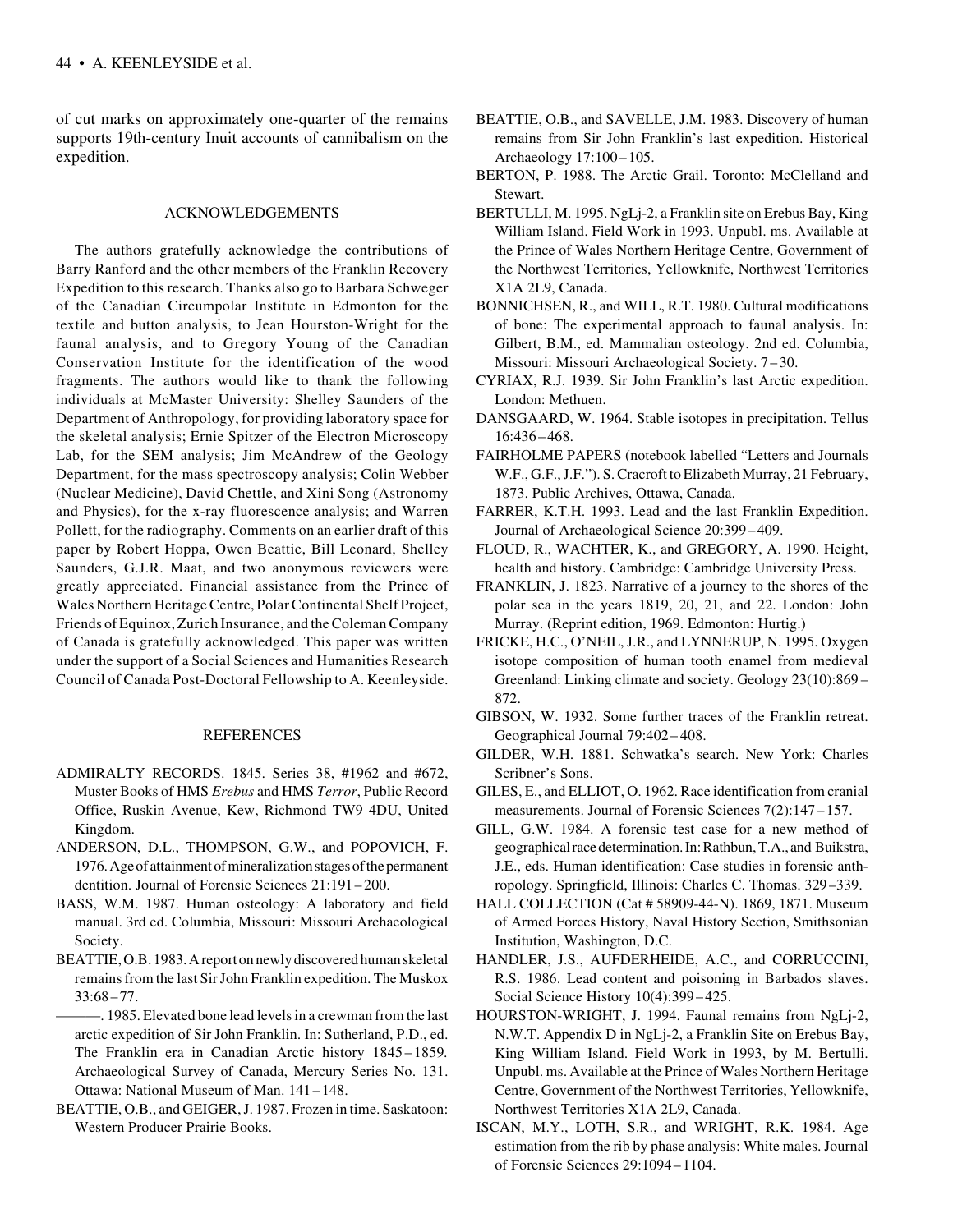- KEENLEYSIDE, A. 1994. An analysis of recently discovered human skeletal remains from the last expedition of Sir John Franklin. Unpubl. ms. Available at the Prince of Wales Northern Heritage Centre, Government of the Northwest Territories, Yellowknife, Northwest Territories X1A 2L9, Canada.
- ———. 1995. The last resort: Cannibalism in the Arctic. The Explorers Journal 72(4):138–143.
- KEENLEYSIDE, A., and BERTULLI, M. 1994. NgLj-2: A Franklin site on Erebus Bay, King William Island. Paper presented at the 27th Annual Meeting of the Canadian Archaeological Association, 4–8 May, Edmonton, Alberta, Canada.
- KEENLEYSIDE, A., SONG, X., CHETTLE, D.R., and WEBBER, C.E. 1996. The lead content of human bones from the 1845 Franklin expedition. Journal of Archaeological Science 23: 461–465.
- KLUTSCHAK, H. 1987. Overland to Starvation Cove: With the Inuit in search of Franklin. Translated and edited by William Barr. Toronto: University of Toronto Press.
- KOWAL, W., BEATTIE, O.B., BAADSGAARD, H., and KRAHN, P.M. 1991. Source identification of lead found in tissues from the Franklin Arctic Expedition of 1845. Journal of Archaeological Science 18:193–203.
- KOWAL, W., KRAHN, P.M., and BEATTIE, O.B. 1989. Lead levels in human tissue from the Franklin Forensic Project. International Journal of Environmental Analytical Chemistry 35:119 – 126.
- LALICH, L., and AUFDERHEIDE, A.C. 1991. Lead exposure. In: Pfeiffer, S., and Williamson, R.F., eds. Snake Hill: An investigation of a military cemetery from the War of 1812. Toronto: Dundurn Press. 256-262.
- LEVINSON, A.A., LUZ, B., and KOLODNY, Y. 1987. Variations in oxygen isotopic compositions of human teeth and urinary stones. Applied Geochemistry 2:367 – 371.
- LONGINELLI, A. 1984. Oxygen isotopes in mammal bone phosphate: A new tool for paleohydrological and paleoclimatological research? Geochimica et Cosmochimica Acta 48:385–390.
- LOVEJOY, C.O., MEINDL, R.S., PRYZBECK, T.R., and MENSFORTH, R. 1985. Chronological metamorphosis of the auricular surface of the ilium: A new method for the determination of adult skeletal age at death. American Journal of Physical Anthropology  $68:15-28$ .
- LUZ, B., KOLODNY, Y., and HOROWITZ, M. 1984. Fractionation of oxygen isotopes between mammalian bone-phosphate and environmental drinking water. Geochimica et Cosmochimica Acta 48:1689–1693.
- MANN, R.W., and MURPHY, S.P. 1990. Regional atlas of bone disease: A guide to pathologic and normal variation in the human skeleton. Springfield, Illinois: Charles C. Thomas.
- McKERN, T.W., and STEWART, T.D. 1957. Skeletal age changes in young American males. Natick, Massachusetts: U.S. Army Quartermaster Research and Development Command, Technical Report EP-45.
- M'CLINTOCK, F.L. 1863. The voyage of the 'Fox' in the Arctic seas: A narrative of the discovery of the fate of Sir John Franklin and his companions. Boston: Ticknor and Fields.
- MEINDL, R.S., and LOVEJOY, C.O. 1985. Ectocranial suture closure: A revised method for the determination of skeletal age at death based on the lateral-anterior sutures. American Journal of Physical Anthropology 68:57 –66.
- MELBYE, J., and FAIRGRIEVE, S.I. 1994. A massacre and possible cannibalism in the Canadian Arctic: New evidence from the Saunaktuk Site (NgTn-1). Arctic Anthropology  $31(2):57 - 77.$
- MOORREES, C.F.A., FANNING, E.A., and HUNT Jr., E.E. 1963. Age variation of formation stages for ten permanent teeth. Journal of Dental Research  $42(6)$ : 1490 – 1502.
- NEARING, J.N. 1987. Health effects of inorganic lead with an emphasis on the occupational setting: An update. Toronto: Ontario Ministry of Labour.
- NEATBY, L.H. 1970. The search for Franklin. Edmonton: Hurtig.
- NOURSE, J.E. 1879. Narrative of the second Arctic expedition of C.F. Hall. Washington, D.C.: United States Naval Observatory.
- ORTNER, D.J., and PUTSCHAR, W.G. 1985. Identification of pathological conditions in human skeletal remains. Smithsonian Contributions to Anthropology, Number 28. Washington, D.C.: Smithsonian Institution Press.
- RAE, J. 1854. The Arctic expedition. In: The *Times* of London, October 23, 1854.
- RANFORD, B. 1994. Bones of contention. Equinox 74:69 –87.
- ROZANSKI, K., ARAGUAS-ARAGUAS, L., and GOFIANTINI, R. 1993. Isotopic patterns in modern global precipitation. In: Swart, P.K., Lohmann, K.C., McKenzie, J., and Savin, S., eds. Climate change in continental isotopic records. American Geophysical Union Monograph 78:1–36.
- SAVELLE, J.M. 1985. Effects of nineteenth century European exploration on the development of the Netsilik Inuit culture. In: Sutherland, P.D., ed. The Franklin era in Canadian Arctic history 1845-1859. Archaeological Survey of Canada, Mercury Series No. 131. Ottawa: National Museum of Man. 141–148.
- SCHWARCZ, H.P., GIBBS, L., and KNYF, M. 1991. Oxygen isotopic analysis as an indicator of place of origin. In: Pfeiffer, S., and Williamson, R.F., eds. Snake Hill: An investigation of a military cemetery from the War of 1812. Toronto: Dundurn Press. 263–268.
- SCHWEGER, B. 1994. Report on the NgLj-2 textile and button artifacts recovered during the 1993 field excavations. Unpubl. ms. Available at the Prince of Wales Northern Heritage Centre, Government of the Northwest Territories, Yellowknife, Northwest Territories X1A 2L9, Canada.
- STACKPOLE, E.A. 1965. The long Arctic search: The narrative of Lieutenant Frederick Schwatka, U.S.A., 1878–1880. Mystic, Connecticut: Marine Historical Association.
- TROTTER, M., and GLESER, G.C. 1958. A re-evaluation of estimation of stature based on measurements of stature taken during life and of long bones after death. American Journal of Physical Anthropology 16:79–123.
- TURNER, C.G., II, and TURNER, J.A. 1995. Cannibalism in the prehistoric American Southwest: Occurrence, taphonomy, explanation, and suggestions for standardized world definition. Anthropological Science 103(1):1 –22.
- UBELAKER, D.H. 1989. Human skeletal remains. Excavation, analysis, interpretation. 2nd ed. Washington: Taraxacum.